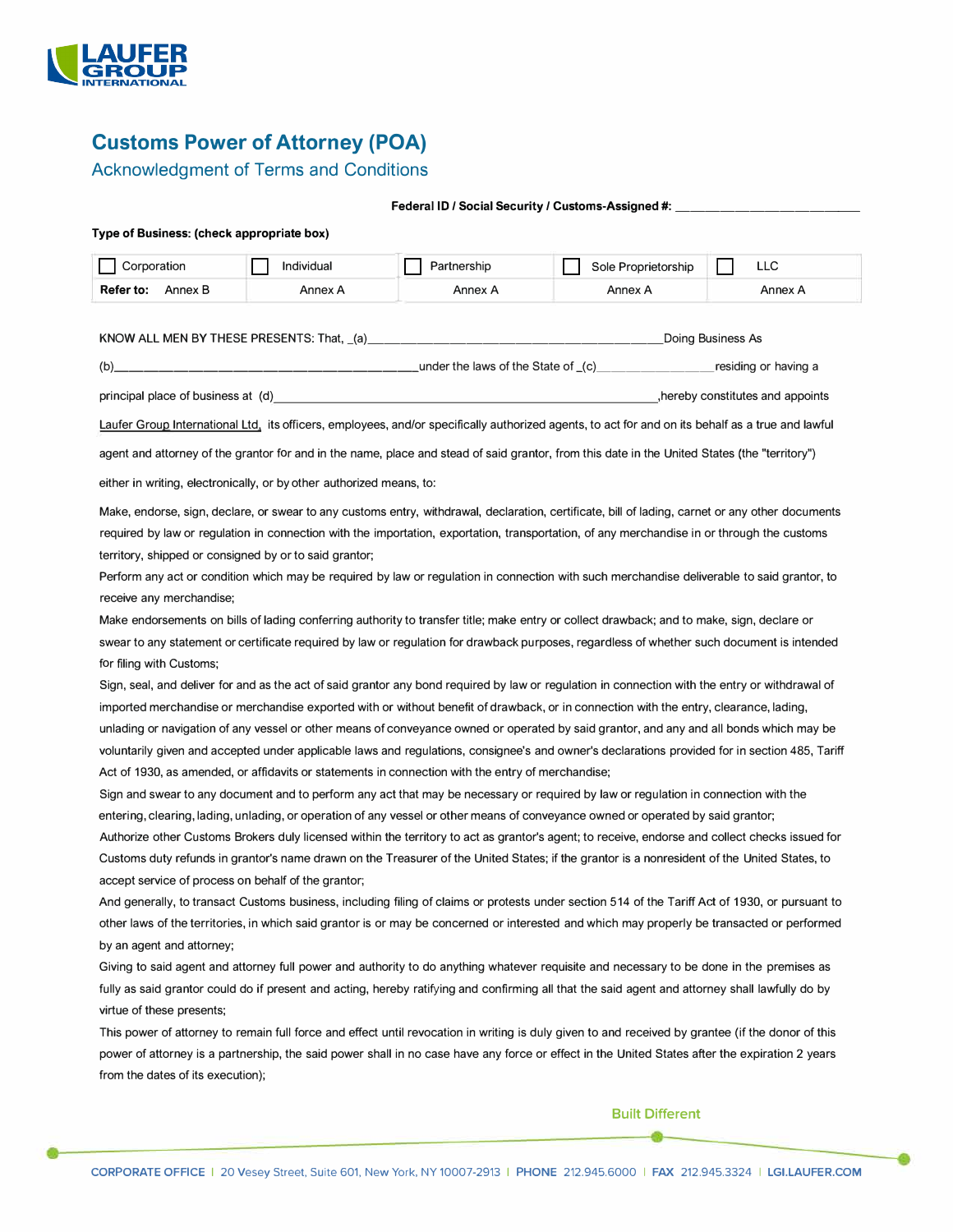

| IN WITNESS WHEREOF, the said<br><u> 1989 - Andrea Stadt Britain, amerikansk politik (* 1958)</u>                                                                                                                                     |                                          |  | caused these presents to be sealed and |  |  |
|--------------------------------------------------------------------------------------------------------------------------------------------------------------------------------------------------------------------------------------|------------------------------------------|--|----------------------------------------|--|--|
| signed:                                                                                                                                                                                                                              |                                          |  |                                        |  |  |
|                                                                                                                                                                                                                                      |                                          |  |                                        |  |  |
| Signature: <u>Production and Contract and Contract and Contract and Contract and Contract and Contract and Contract and Contract and Contract and Contract and Contract and Contract and Contract and Contract and Contract and </u> |                                          |  |                                        |  |  |
|                                                                                                                                                                                                                                      |                                          |  |                                        |  |  |
| Title <b>The Community of the Community Community</b> and the Community of the Community Community of the Community of the Community of the Community of the Community of the Community of the Community of the Community of the Co  | Date: <u>Date: Experimental Property</u> |  |                                        |  |  |
|                                                                                                                                                                                                                                      |                                          |  |                                        |  |  |

If you are the importer of record, payment to the broker will not relieve you of liability for U.S. Customs charges (duties, taxes or other debts owed Customs) in the event charges are not paid by the broker. Therefore, if you pay by check, Customs charges may be paid with a separate check payable to the **"U.S. Customs** & **Border Protection"which** shall be delivered to Customs by the broker. Importers who wish to utilize this procedure must contact our office in advance to arrange timely receipt of duty checks.

- A. Full name of individual, partnership, corporation, sole proprietorship, or limited liability company<br>B. 'Doing Business As', Full name of individual, partnership, corporation, sole proprietorship, or limit
- B. 'Doing Business As', Full name of individual, partnership, corporation, sole proprietorship, or limited liability company
- 
- C. State filing location; incorporation, partnership D. Business address, matching state filing records

FMC #020617 I CHB LIC # 20723 I SVI 01-210-8403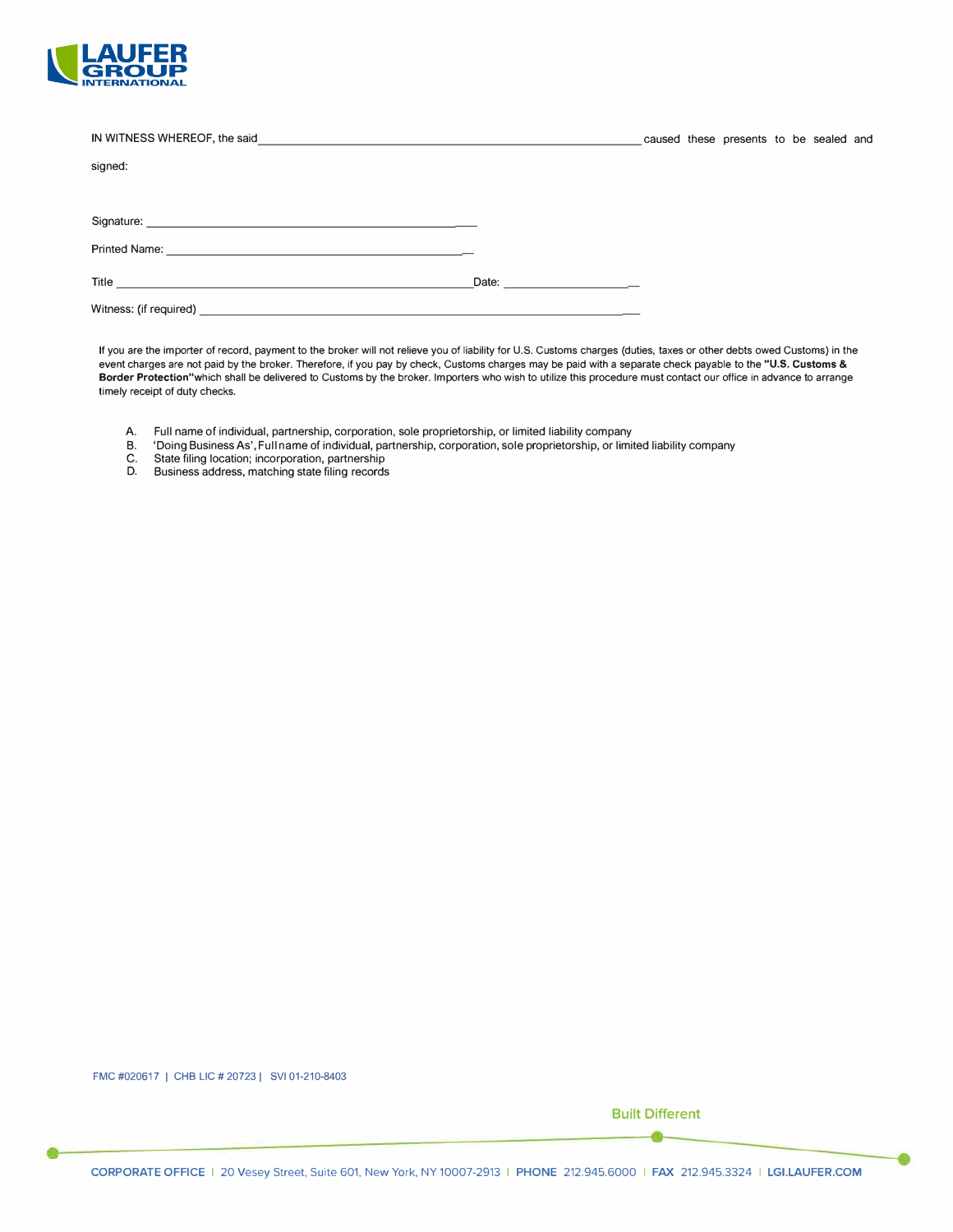

## **Annex:**

| <b>Individual or Partnership Certification</b><br>А.                                                                                                                                                                                 |                                                                                                                                                                                                                                |       |
|--------------------------------------------------------------------------------------------------------------------------------------------------------------------------------------------------------------------------------------|--------------------------------------------------------------------------------------------------------------------------------------------------------------------------------------------------------------------------------|-------|
|                                                                                                                                                                                                                                      |                                                                                                                                                                                                                                |       |
| State <u>___________________________________</u>                                                                                                                                                                                     |                                                                                                                                                                                                                                |       |
|                                                                                                                                                                                                                                      |                                                                                                                                                                                                                                |       |
|                                                                                                                                                                                                                                      |                                                                                                                                                                                                                                |       |
| personally known or sufficiently identified to me, who certifies that entertainment of the control of the control of the control of the control of the control of the control of the control of the control of the control of        |                                                                                                                                                                                                                                | (is). |
| (are) the individual(s) who executed the foregoing instrument and acknowledge it to be_____free act and deed.                                                                                                                        |                                                                                                                                                                                                                                |       |
|                                                                                                                                                                                                                                      |                                                                                                                                                                                                                                |       |
|                                                                                                                                                                                                                                      |                                                                                                                                                                                                                                |       |
|                                                                                                                                                                                                                                      | (Notary Public)                                                                                                                                                                                                                |       |
|                                                                                                                                                                                                                                      |                                                                                                                                                                                                                                |       |
| Corporate Certification: (to be made by an officer of other than the one who executes the power of attorney)<br>В.                                                                                                                   |                                                                                                                                                                                                                                |       |
|                                                                                                                                                                                                                                      |                                                                                                                                                                                                                                |       |
|                                                                                                                                                                                                                                      | of                                                                                                                                                                                                                             |       |
|                                                                                                                                                                                                                                      | organized under the laws of the State of with the two first processes of the State of with the fact the fact of the State of with the fact of the State of the State of the State of the State of the State of the State of th | that  |
|                                                                                                                                                                                                                                      |                                                                                                                                                                                                                                |       |
| corporation; and that said power of attorney was duly signed, and attested for and in behalf of said corporation by authority of its governing body as the                                                                           |                                                                                                                                                                                                                                |       |
|                                                                                                                                                                                                                                      |                                                                                                                                                                                                                                |       |
| now in my possession or custody. I further certify that the resolution is in accordance with the articles of incorporation and bylaws of said corporation                                                                            |                                                                                                                                                                                                                                |       |
| and was executed in accordance with the laws of the State or Country of Incorporation.                                                                                                                                               |                                                                                                                                                                                                                                |       |
| IN WITNESS WHEREOF, I have hereunto set my hand and affixed the seal of said corporation, at the City of entertainment and this entertainment                                                                                        |                                                                                                                                                                                                                                |       |
| Signature: <u>contract and a series of the series of the series of the series of the series of the series of the series of the series of the series of the series of the series of the series of the series of the series of the</u> | Date: $\qquad \qquad$                                                                                                                                                                                                          |       |
|                                                                                                                                                                                                                                      | <b>Built Different</b>                                                                                                                                                                                                         |       |

-0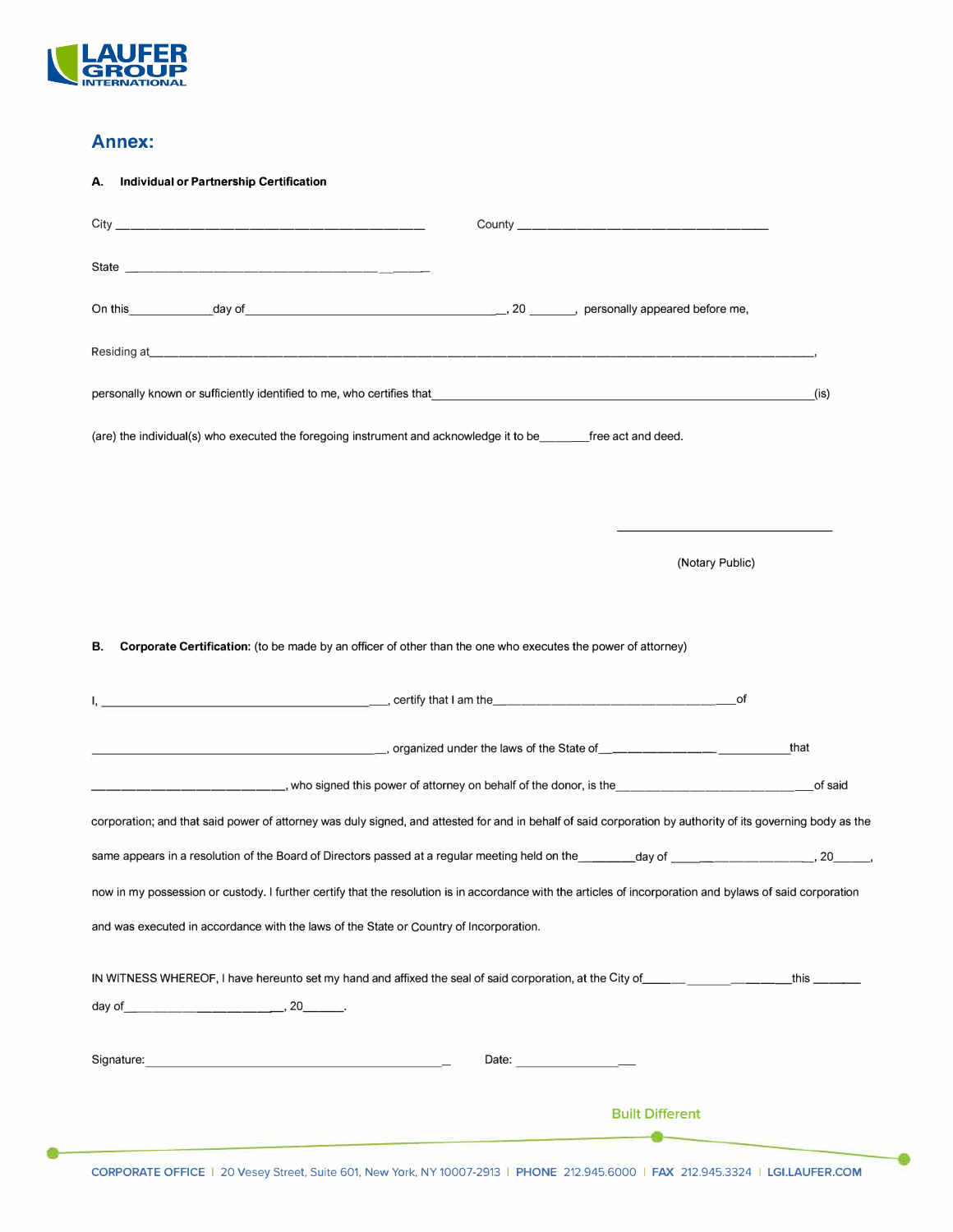

#### **TERMS AND CONDITIONS OF SERIVCE**

The following terms and conditions of service are copyrighted by the NCBFAA; use, by other than regular members, is prohibited. NCBFAA assumes no liability for any damages, etc., resulting from the use of the Terms and Conditions. Such use is at the sole risk and liability of theuser.

These terms and conditions of service constitute a legally binding contract between the "company" and the "Customer." In the event the Company renders services and issues a document containing Terms and Conditions governing such services, the Terms and Conditions setforth in such other document(s) shall govern those services.

- 1. **Definitions.** 
	- a. "Company" shall mean **Laufer Group International LTD,** its subsidiaries, related companies, agents and/or representatives;
	- b. "Customer" shall mean the person for which the Company is rendering services, as well as its agents and/or representatives, including, but not limited to shippers, importers, exporters, carriers, secured parties, warehousemen,buyers, and/or sellers, shipper's agents, insurers and underwriters, break-bulk agents, consignees, etc. **It is the responsibility of the Customer to provide notice and copy(s)of these terms and conditions of service to all such agents or representatives;**
	- c. "Documentation" shall mean all information received directly or indirectly from Customer, whether in paper or electronic form;
	- d. "Ocean Transportation Intermediaries" ("OTI") shall include an "ocean freight forwarder" and a "non-vessel operatingcarrier";
	- e. "Third parties" shall include, but not be limited to, the following: "carriers, truckmen, cartmen, lightermen, forwarders,OTls, customs brokers, agents, warehousemen and others to which the goods are entrusted for transportation, cartage, handling and/or delivery and/or storage or otherwise."
- 2. **Company as agent.** The Company acts as the "agent" of the Customer for the purpose of performing duties in connection with the entry and release of goods, post entry services, the securing of export licenses, the filing of export documentation on behalf ofthe Customer and other dealings with Government Agencies: as to all other services, Company acts as an independent contractor.

#### 3. **Limitation of Actions.**

- Unless subject to specific statute or international convention, all claims against the Company for a potential or actual loss, must be made in writing and received by the Company, within ninety (90) days of the event giving rise to claim; the failure to give the Company timely notice shall be complete defense to any suit or action commenced by Customer.
- b. All suits against Company must be filed and properly served on Company as follows:
	- i. For claims arising out of ocean transportation, within one (1) year from the date of the loss;<br>ii. For claims arising out of air transportation, within two (2) years from the date of the loss;
	- ii. For claims arising out of air transportation, within two (2) years from the date of the loss;<br>iii. For claims arising out of the preparation and/or submission of an import entry(s), within s
	- For claims arising out of the preparation and/or submission of an import entry(s), within seventy-five (75)days from the date of liquidation of the entry(s);
	- iv. For any and all other claims of any other type, within two (2) years from the date of the loss or damage.
- 4. **No Liability for the Selection or Services of Third Parties and/or Routes.** Unless services are performed by persons or firms engaged pursuant to express written instructions from the Customer, Company shall use reasonable care in its selection of third parties, or in selecting the means, route and procedure to be followed in the handling, transportation, clearance and delivery of theshipment; advice by the Company that a particular person or firm has been selected to render services with respect to the goods, shall not be construed to mean that the Company warrants or represents that such person or firm will render such services nor does Company assume responsibility or liability for any action(s) and/or inaction(s) of such third parties and/or its agents, and shall not be liable for any delay or loss of any kind, which occurs while a shipment is in the custody or control of a third party or theagent of a third party; all claims in the connection with the Act of a third party shall be brought solely against such party and/or its agents; in connection with any such claim, the Company shall reasonably cooperate with the Customer, which shall be liable for any charges or costs incurred by the Company.
- 5. **Quotations Not Binding.** Quotations as to fees, rates of duty, freight charges, insurance premiums or other charges given by theCompany to the Customer are for informational purposes only and are subject to change without notice; no quotation shall be binding upon the Company unless the Company in writing agrees to undertake the handling or transportation of the shipment at aspecific rate or amount set forth in the quotation and payment arrangements are agreed to between the Company and the Customer.

#### **6. Reliance On Information Furnished.**

- Customer acknowledges that it is required to review all documents and declarations, documentation and/or filed with U.S. Customs & Border Protection, other Government Agency and/or third parties, and will immediately advise theCompany of any errors, discrepancies, incorrect statements, or omissions on any declaration filed on Customer's behalf;
- 7. **Declaring Higher Value to Third Parties.** Third parties to whom the goods are entrusted may limit liability for loss or damage; the Company will request excess valuation coverage only upon specific written instructions from the Customer, which must agree to pay any charges therefore; in the absence of written instructions or the refusal of the third party to agree to a higher declared value, at Company's discretion, the goods may be tendered to the third party, subject to the terms of the third party's limitations of liability and/or terms and conditions of service.
- 8. **Insurance.** Unless requested to do so in writing and confirmed to Customer in writing, Company is under no obligation to procureinsurance on the Customer's behalf; in all cases, Customer shall pay all premiums and costs in connection with procuring requested insurance.
- 9. **Disclaimers; Limitation of Liability.** 
	- a. Except as specifically set forth herein, Company makes no express or implied warranties in connection with its services; b. In connection with all services performed by the Company, Customer may obtain additional liability coverage, up to theactual or declared value of the shipment or transaction, by requesting such coverage and agreeing to make payment therefore, which request must be confirmed in writing by the Company prior to rendering services for the covered transaction(s).
	- c. In the absence of additional coverage under "b" above, the Company's liability shall be limited to the following:<br>i. Where the claim arises from activities other than those relating to customs brokerage. \$50.00 per Where the claim arises from activities other than those relating to customs brokerage, \$50.00 per shipmentor transaction, or
		- ii. Where the claim arises from activities relating to "Customs business," \$50.00 per entry or the amount of brokerage fees paid to Company for the entry, whichever is less;
	- d. In no event shall Company be liable or responsible for consequential, indirect, incidental, statutory or punitive damageseven if it

**Built Different**